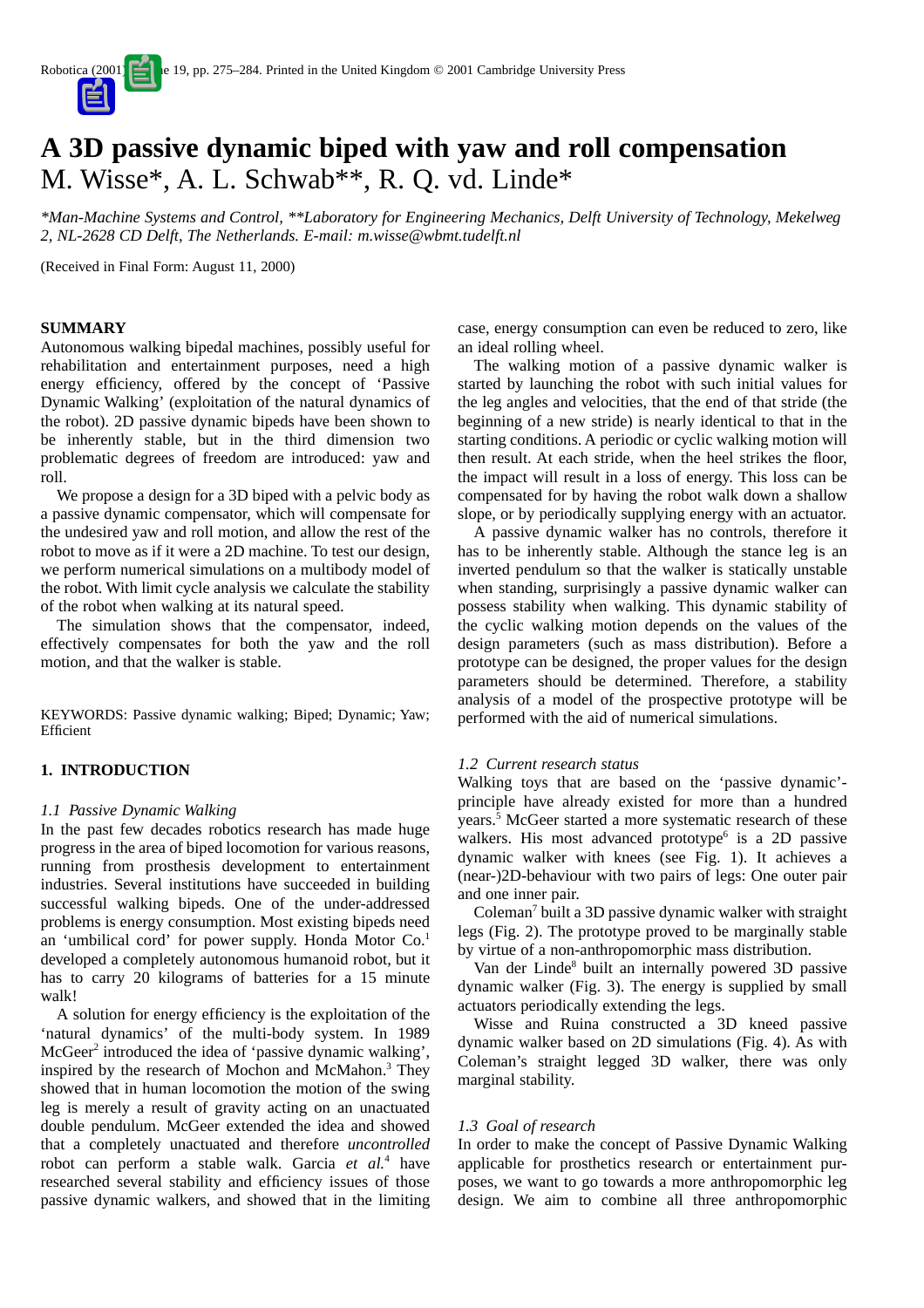

Fig. 1. Close copy of McGeer's prototype of a kneed 2D walker, by Garcia et al.<sup>4</sup>

characteristics of the previously mentioned prototypes into one new 3D robot, i.e.

- two legs
- actuation
- knees

Up till now no passive dynamic walker exists with an upper body. Our design will involve the introduction of a 'pelvic body'. This is not meant as an anthropomorphic upper body, but as a means for compensating for undesired 3D motions.

Before we start designing and building the actual prototype, we want to analyze the stability of the prospective prototype by a simulation of the dynamic behaviour. In contrast with the ample stability of 2D simulations and prototypes, we know of only few other stable 3D models.<sup>9</sup> The problematic degrees of freedom are yaw, rotation around a vertical axis, and roll, tipping over sideways. We want to extend the walker with a pelvic body, aiming to compensate for those degrees of freedom. This will allow the legs to remain in the sagittal plane, and their motion will resemble that of a 2D walker. This paper describes the simulations performed on a 3D model with knees, ankles, and a pelvic compensator body, to answer the questions:

- Is compensation of yaw and roll possible with a passive dynamic compensator?
- Will this design result in stable walking behaviour?

## **2. MODEL**

In this section we will describe our computer model necessary for stability analysis. It is a passive dynamic walker with two legs with knees and actuated ankles, and a pelvic compensator body (see Fig. 5). The model has 9 degrees of freedom (see Fig. 6). Some of the model elements are already known from  ${\rm McGeer}^6$  and  ${\rm Garcia}^4,$  like the 2D passive dynamic walking behavior and the passive knees. We introduce actuated ankles for walking on level ground, a foot contact model allowing yaw, and a pelvic body meant to compensate for the undesired out-of plane motions (yaw and roll).

## *2.1 Basic passive dynamic walker*

The basic passive dynamic walker is McGeer's 2D straight legged walker<sup>2</sup> (see Fig. 7). This walker has two equal legs, modeled as rigid bodies coupled with a frictionless hinge at the hip. A stride begins when one leg leaves the floor, and



Fig. 2. Coleman's<sup>7</sup> prototype of a straight legged 3D walker, constructed with TinkerToys™.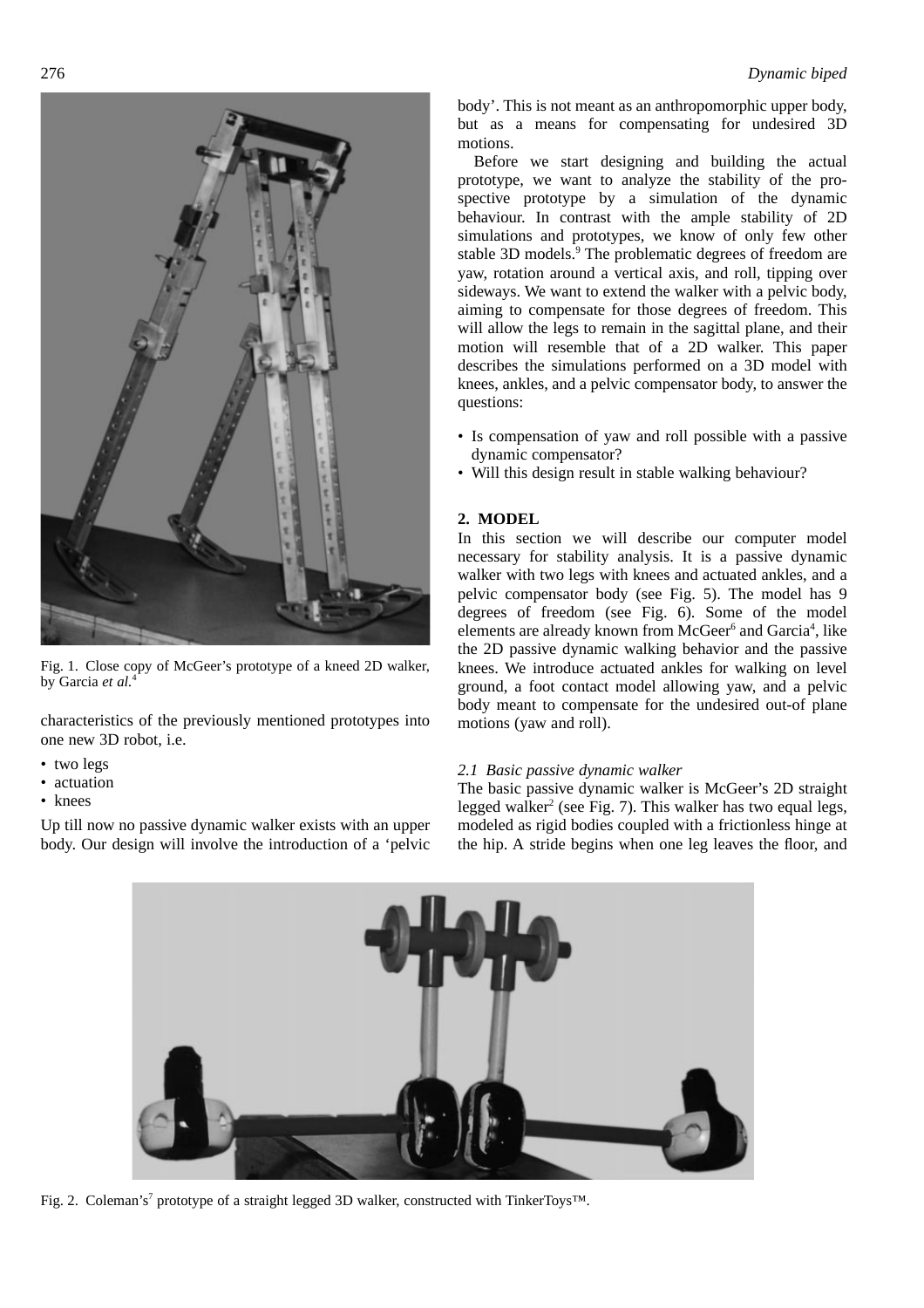## *Dynamic biped* 277

ends just after 'heel strike', when the other leg is bound to leave the floor. At heel strike, the impact is assumed to be fully inelastic, and the other foot is leaving the ground at that instant, since there is no leg compliance. Therefore, at all times there is exactly one foot in contact with the floor. To compensate for the energy loss at heel strike, the robot walks down a shallow slope.



Fig. 3. Van der Linde's<sup>8</sup> powered straight legged 2D walker.

## *2.2 Knees and ankles*

The knee is modeled as a passive hinge with a unilateral constraint, which prevents the knee from hyper-extension. Similar to McGeer's kneed model and prototype, impacts into this bump stop are assumed to be fully inelastic. After a full knee extension has been reached the thigh and shank are assumed to be rigidly connected throughout the rest of the stride.

To remove the necessity for walking downhill, Van der Linde proposed periodic actuation by extension of the legs.10 We use the same principle of adding energy at some instant during every stride, but take a more anthropomorphic approach. Our model has lightweight, flat feet mounted on periodically actuated ankle joints. The actuator is connected to the heel by a string (see Fig. 8). If the string is stretched, the actuator can extend the ankle joint. Otherwise, the ankle behaves as a free joint. This behavior is comparable to a stretch reflex without time delay.

In our model we assume that the feet are weightless, and that the instant of heel strike is determined by a zero vertical distance between the floor and the swing leg ankle.

## *2.3 Yaw*

Counterswinging legs give a variation in angular momentum around the vertical axis. This can be easily



Fig. 4. Anthropomorphic passive dynamic walker by Wisse and Ruina [unpublished] at Cornell University, USA, 1998.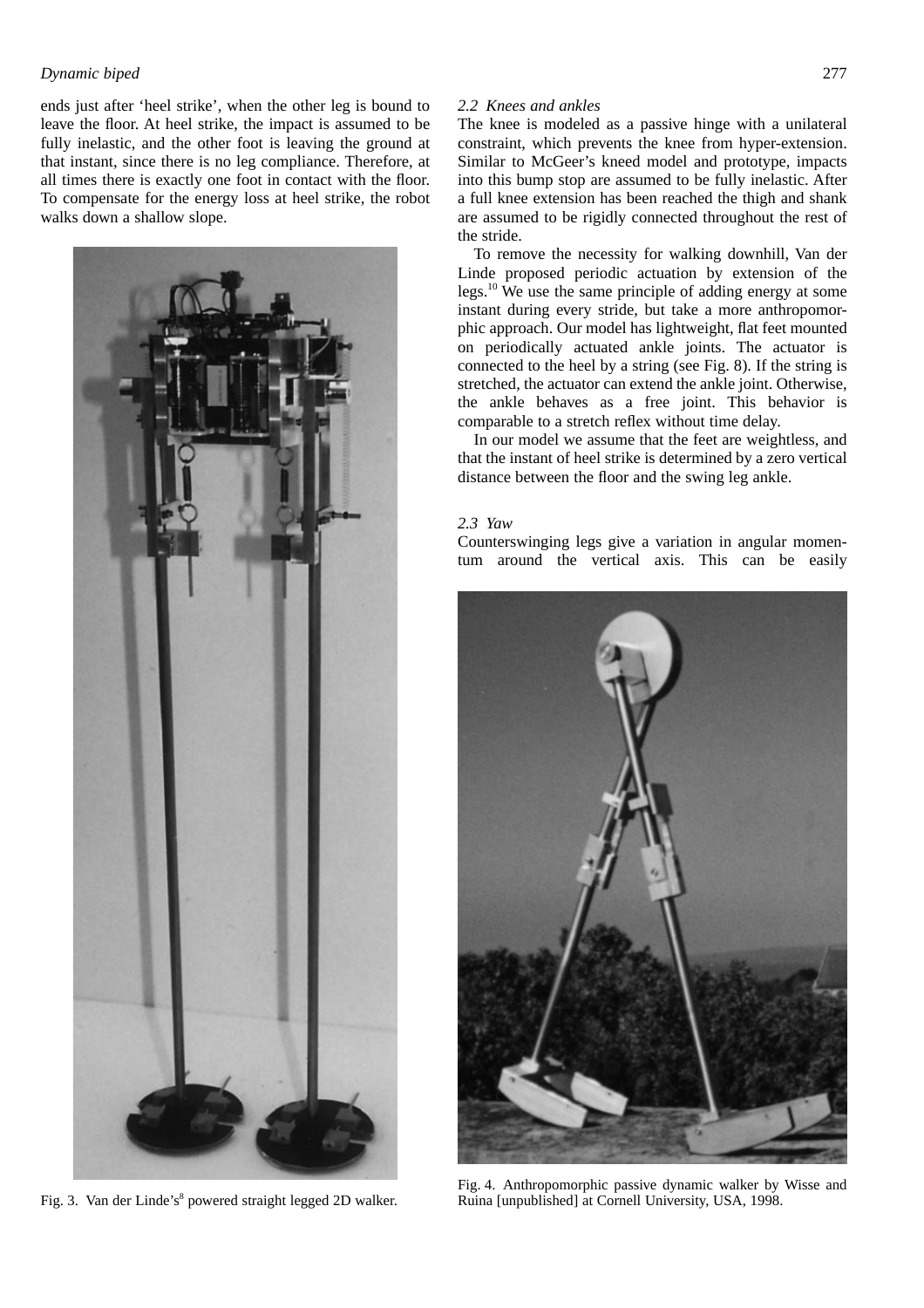

Fig. 5. Rendered view of our 3D biped model.

demonstrated with two pendulums mounted on a horizontal axle that is suspended from the ceiling by a cord. Releasing the pendulums in opposite directions results in a counterswinging motion, while the system as a whole oscillates around the vertical axis (the cord).

From experience with other 3D prototypes<sup>7,8</sup> we know that contact between the stance foot and the floor is not perfect. While friction between the foot and floor is large enough to prevent forward or sideways slip, it is not always capable of sufficient torsional resistance. Therefore, during a stride the robot will rotate around a vertical axis going through the stance foot. In a prototype, the center of rotation will not be a fixed point; it depends on the continuously changing pressure distribution over the contact area of the foot. The dynamic model of the contact between stance foot and floor is a complex contact problem. For the sake of simplicity, we assume that the center of rotation lies in the center of the stance foot. This leads to a foot contact model according to Fig. 6. Dynamic friction between the rotating foot and the floor is modeled as linear damping.

The tendency to yaw is disastrous for the stability of the walking motion. To bring the motion of the legs back to 2D, we introduce a 'pelvic body' as a dynamic compensator for the yaw rotation. We mount the pelvic body on the hip-axle with a degree of freedom around the vertical axis. Applying a torsional spring between this body and the hip-axle, we obtain an oscillating body which could counteract the change in angular momentum from the legs (see Fig. 9). The success of the yaw compensation depends on the parameter



Fig. 6. Degrees of freedom of our 3D model. The massless swing foot doesn't influence the overall dynamics, and is therefore not displayed.



Fig. 7. Model of McGeer's straight legged 2D walker, 1989.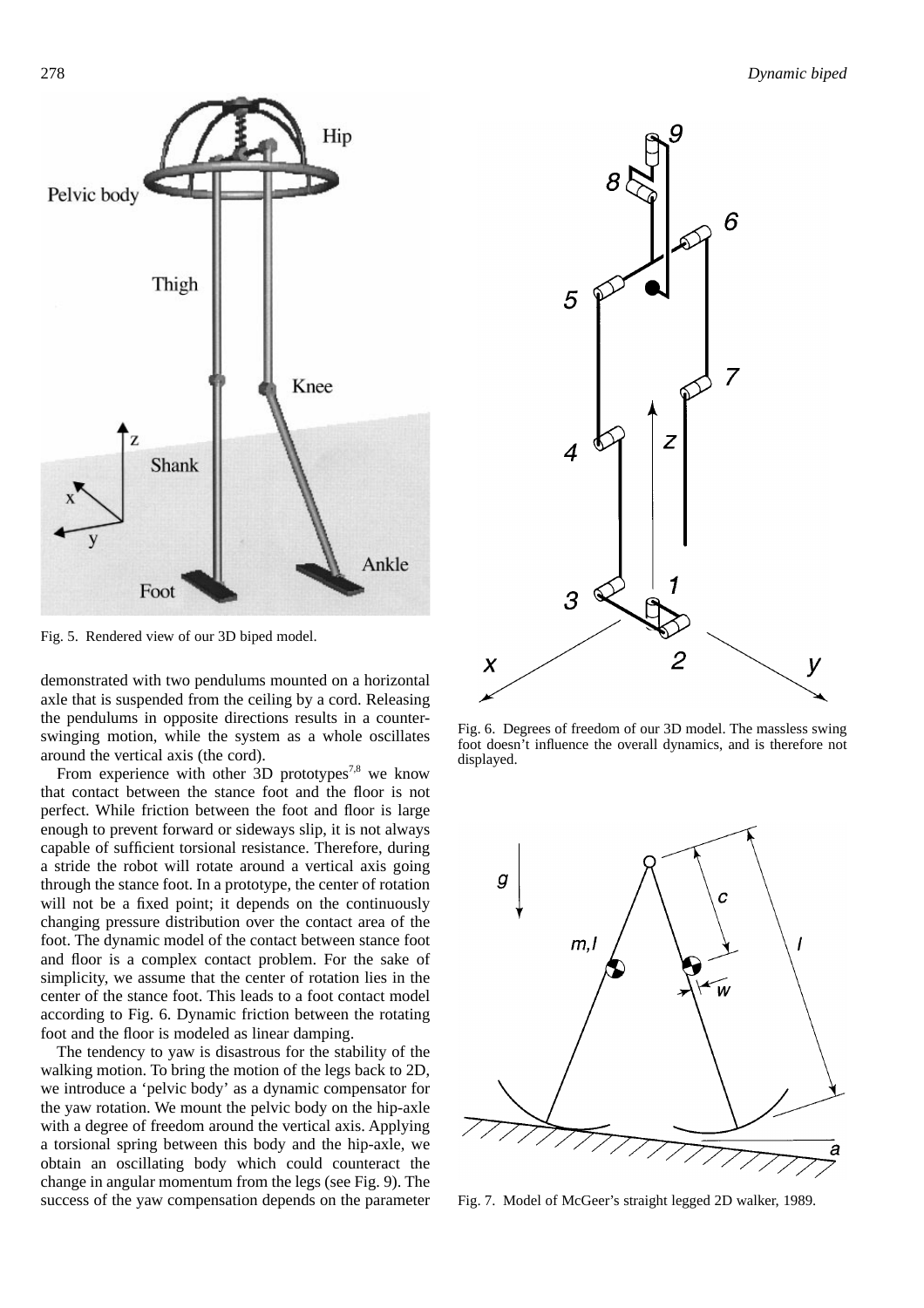

Fig. 8. Actuation scheme of ankle. During the first part of the stance phase, the ankle acts as a free joint. When the string becomes stretched, the actuator shortens the string, so that the walker rises on its toes. When the other foot hits the floor, the actuator releases the string. A small torsional spring in the ankle will keep the string stretched during the swing phase.

combination of the body and the legs together. For a good initial guess for the parameters, we bear in mind that the *eigenfrequency* of the pelvic body should be close to the oscillation frequency of the legs. If we suppose that the compensation is successful, the pelvic body acts as if it has a spring mounted on a fixed base. Therefore it will be oscillating with its *eigenfrequency*. Only if this equals the stride frequency, the compensating moment matches the required moment for the changes in angular momentum, and the premise is true. Note that the leg motions are fairly non-linear, so that the yaw compensation can never be exact with this compensator.

With the pelvic body mounted on the hip-axle, it is inevitable that it will also have a degree of freedom around this axle. However, if we situate the center of mass of the body slightly underneath this axle, it will stay more or less upright, without badly influencing the dynamics of the rest of the system.



Fig. 9. Top view of our model. An oscillating compensator body counteracts the change in angular momentum from the swinging legs.

## *2.4 Roll*

The foot contact model as shown in Fig. 6 suggests that the robot cannot tip over sideways (roll). This can only be true if the center of mass is above the alternating foot contact area, or more accurately, if the center of pressure remains within the foot contact area. There are many solutions to solve this problem, as presented by  $Kuo<sup>11</sup>$ , one of which involves a pelvic body behaving as a pendulum in the frontal plane. Since we already have a pelvic body to compensate for the yaw motion, it is evident to use it for roll compensation as well. The motion of the pelvic body with a substantial mass accounts for the required path of the center of pressure (from one foot to the other). The *eigenfrequency* of the pelvic body in the frontal plane must be matched to the stride frequency to allow for it to be a completely passive pendulum.

Note that the foot model does not allow roll at any instance, even at heel strike. Therefore, heel strike is a fully inelastic impact of a single point (the ankle) with four impact constraints (three translations and rotation around the y-axis).

#### *2.5 System parameters*

The cyclic walking motion and its stability depend on the design parameters. Using the numerical procedures for finding cyclic motions, as described in the next section, we manually tuned the parameter combination so that a neat and stable cyclic walking motion resulted. This is not in any sense an optimized solution, but it is good enough to demonstrate that the concept of passive dynamic compensation works. Table I shows all the design parameters.

The center of mass of the shank and thigh are located on the central vertical axis through the hip, knee and ankle joint. The mass of the pelvic body is assumed to be distributed over the main ring (Fig. 5). We assume that there is no friction in any of the robot hinges, but there is damping in hinge 1 (Fig. 6) representing the foot contact with the floor.

In order to allow investigation of the 2D equivalent of our model, we have built in the possibility to fixate the 3Ddegrees of freedom: yaw and roll. Results of the 2D and 3D simulations will be presented in section 4.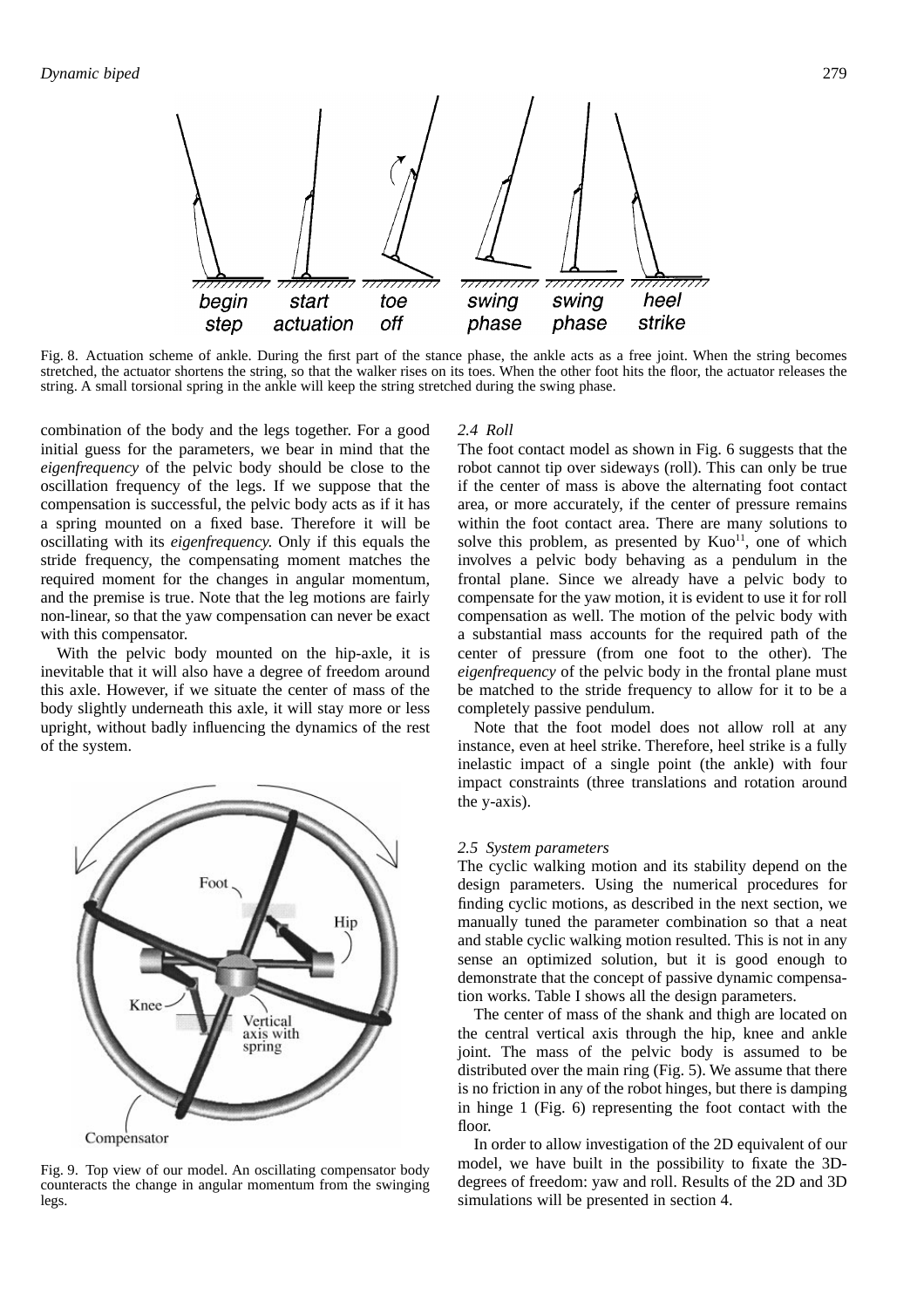Table I. Design parameters values as manually tuned to stability (See Fig. 5).

| Thigh mass                  | $0.5$ [kg]                 |
|-----------------------------|----------------------------|
| Shank mass                  | $0.4$ [kg]                 |
| Pelvic body mass            | $1$ [kg]                   |
| Ixx Thigh                   | $0.01$ [kgm <sup>2</sup> ] |
| Iyy Thigh                   | $0.01$ [kgm <sup>2</sup> ] |
| Izz Thigh                   | $0 \; [\text{kgm}^2]$      |
| Ixx Shank                   | $0.01$ [kgm <sup>2</sup> ] |
| Iyy Shank                   | $0.01$ [kgm <sup>2</sup> ] |
| Izz Shank                   | $0$ [kgm <sup>2</sup> ]    |
| Thigh length                | $0.5 \,[\mathrm{m}]$       |
| Shank length                | $0.5 \,[\mathrm{m}]$       |
| Foot length                 | $0.05 \,[\mathrm{m}]$      |
| Hip width                   | $0.2$ [m]                  |
| hip-axle to pelvic axle     | $0.18$ [m]                 |
| pelvic axle to pelvic c.m.  | $0.25$ [m]                 |
| hip axle to thigh c.m.      | $0.1$ [m]                  |
| knee axle to shank c.m.     | $0.1$ [m]                  |
| pelvic ring radius          | $0.42$ [m]                 |
| pelvic spring stiffness     | $1.2$ [Nm/rad]             |
| Foot contact yaw damping    | $0.1$ [Nm s/rad]           |
| Ankle actuation start angle | $-0.08$ [rad]              |
| Ankle actuation final angle | $0.2$ [rad]                |

## **3. NUMERICAL SIMULATION**

In this section we wish to describe the numerical procedures used. The simulations were performed with MATLAB.

The simulation is started when the stride is just beginning and both legs are momentarily on the ground. The hind leg is about to take off. The subsequent motion of the legs can now be found by numerically integrating the equations of motion describing the walker. The swing leg will at some point in time hit the ground again; the end of the stride. Assuming that this heel strike is inelastic, the foot will stay on the ground. The impact changes the velocities of each leg. Now, the model is poised to begin another stride. If speeds and angles at this instant are equal (but mirrored) to their values at the beginning of the previous stride, then the model has hit upon a passively re-entrant cycle and can theoretically keep walking indefinitely. If small errors are inserted in this cyclic motion, they could grow with each stride if the motion is unstable or decay, and eventually disappear over a number of strides if the motion is stable.

This section describes the numerical methods used to calculate the motion of the multibody system, to find initial conditions resulting in a cyclic walking motion and to determine the stability of that walking motion.

## *3.1 Equations of motion*

First, we need to derive the Newton-Euler equations of motion for a multibody system, expressed in terms of independent coordinates. For each rigid body, there are three linear and three angular equations,

$$
\Sigma \mathbf{f}^e = m^e \ddot{\mathbf{x}}^e,
$$
  
\n
$$
\Sigma \mathbf{T}^e = \mathbf{J}^e \dot{\boldsymbol{\omega}}^e + \boldsymbol{\omega}^e \times \mathbf{J}^e \boldsymbol{\omega}^e
$$
 (1)

with the global applied force vector  $f^e$ , the body mass  $m^e$ , the applied torque vector  $\mathbf{T}^e$ , the inertia matrix  $\mathbf{J}^e$ , and the angular velocity vector  $\boldsymbol{\omega}^e$ , we expressed in the body fixed reference frame. All body contributions are added to a global mass matrix **M** and force vector **f**. The unreduced equations of motion

$$
\mathbf{M}(\mathbf{x})\ddot{\mathbf{x}} - \mathbf{f}(\dot{\mathbf{x}}, \mathbf{x}, t) = \mathbf{0}
$$
 (2)

are developed into an equation of virtual power,

$$
\delta \dot{\mathbf{x}}^T (\mathbf{M}(\mathbf{x}) \ddot{\mathbf{x}} - \mathbf{f}(\dot{\mathbf{x}}, \mathbf{x}, t)) = 0 \tag{3}
$$

Here,  $\delta \dot{x}$  are kinematically admissible virtual velocities, which satisfy all instantaneous kinematic constraints. It is assumed that the coordinates, **x**, depend on a number of independent generalized coordinates, **q**, the kinematic degrees of freedom, by means of a transfer function **F** as

$$
\mathbf{x} = \mathbf{F}(\mathbf{q}) \tag{4}
$$

By differentiating this transfer function we obtain the kinematic admissible virtual velocities as

$$
\delta \dot{\mathbf{x}} = \mathbf{F}_{\mathbf{y}_q} \delta \dot{\mathbf{q}} \tag{5}
$$

and the coordinate accelerations as

$$
\ddot{\mathbf{x}} = \mathbf{F}_{\mathbf{q}} \ddot{\mathbf{q}} + \mathbf{F}_{\mathbf{q} \mathbf{q}} \dot{\mathbf{q}} \dot{\mathbf{q}} \tag{6}
$$

where we use the comma operator to denote partial derivatives:

$$
\mathbf{F}_{\mathbf{q}} = \frac{\partial \mathbf{F}}{\partial \mathbf{q}} \tag{7}
$$

Substituting expressions (5) and (6) in the virtual power equation (3) yields the reduced equations

$$
\overline{\mathbf{M}}\ddot{\mathbf{q}} = \overline{\mathbf{f}} \tag{8}
$$

with the reduced mass matrix  $\overline{M}$  and force vector  $\overline{f}$  as

$$
\overline{\mathbf{M}} = \mathbf{F}_{\mathbf{q}}^T \mathbf{M} \mathbf{F}_{\mathbf{q}}, \qquad \overline{\mathbf{f}} = \mathbf{F}_{\mathbf{q}}^T [\mathbf{f} - \mathbf{M} \mathbf{F}_{\mathbf{q} \mathbf{q}} \dot{\mathbf{q}} \dot{\mathbf{q}}]. \tag{9}
$$

Constructing the equations in this way provides a computationally efficient method.

#### *3.2 Numerical integration*

We now have a set of second order ordinary differential equations in the form of

$$
\ddot{\mathbf{q}} = \mathbf{f}(\mathbf{q}, \dot{\mathbf{q}}, t) \tag{10}
$$

For numerical integration we will use a scheme specially suitable for second order differential equations, as proposed by Meijaard.12 This is a single step explicit integration scheme. For a given step size  $h$ , the integration error is in general  $E = \mathcal{O}(h)$ , and even  $E = \mathcal{O}(h^2)$  if the system is very weakly dependent on **q˙** (moderate velocities and weak damping). This is a very efficient integration scheme, compared to other methods like the classical fourth order Runge-Kutta method. The method calculates the positions and velocities at  $t_{n+1} = t_n + h$  by evaluating the equations of motion *only once per integration step* at the estimated midpoint  $t = t_n + \frac{1}{2}h$ :

$$
\mathbf{k}_{n} = f(\dot{\mathbf{q}}_{n}, q_{n} + \frac{1}{2}h\dot{\mathbf{q}}_{n}, t_{n} + \frac{1}{2}h)
$$
  
\n
$$
\mathbf{q}_{n+1} = \mathbf{q}_{n} + h\dot{\mathbf{q}}_{n} + \frac{1}{2}h^{2}\mathbf{k}_{n}
$$
  
\n
$$
\dot{\mathbf{q}}_{n+1} = \dot{\mathbf{q}}_{n} + h\mathbf{k}_{n}
$$
\n(11)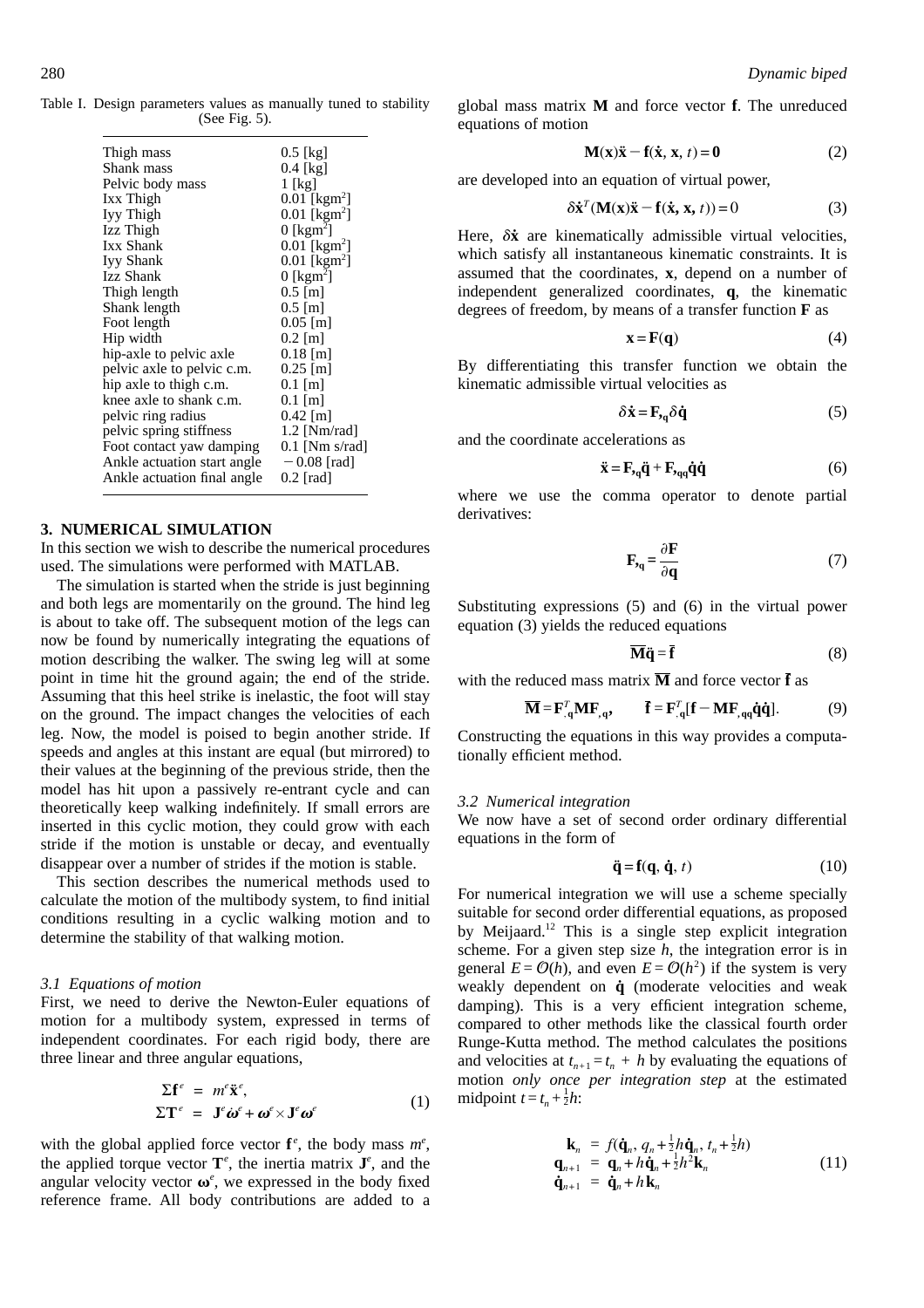The maximum allowable step size to prevent numerical instability is characterized by

$$
h_{\text{max}} = (1 - \beta) \frac{2}{\lambda_{\text{max}}} \tag{12}
$$

with  $\beta$  the relative damping, and  $\lambda_{max}$  the largest undamped *eigenfrequency* of the linearised multibody system at its current state.

## *3.3 Rootfinding*

In order to find the gait, the instant that heel strike occurs at the end of the stride has to be determined. This is detected by a change of sign in the swing foot clearance function  $G_v(\mathbf{q})$  between the discrete moments in time  $t_n$  and  $t_{n+1}$ ,

$$
G_{y}(\mathbf{q}(t_{n}))G_{y}(\mathbf{q}(t_{n+1}))<0.
$$
 (13)

This zero crossing of  $G_y(\mathbf{q}(t))$  can be found with the help of a bisection or a Newton-Raphson procedure. In any case we need to calculate intermediate values of  $q(t)$ . A fast and accurate approach, as proposed by Meijaard, $13$  is interpolating **q** between  $t_n$  and  $t_{n+1}$  with a third-order interpolation polynomial, since we know both **q** and **q˙** at these instants

$$
\mathbf{q}(t) = \begin{bmatrix} (1 - 3\xi^2 + 2\xi^3) \\ (\xi - 2\xi^2 + \xi^3)h \\ (3\xi^2 - 2\xi^3) \\ (-\xi^2 + \xi^3)h \end{bmatrix} \begin{bmatrix} \mathbf{q}(t_n) \\ \dot{\mathbf{q}}(t_n) \\ \mathbf{q}(t_{n+1}) \\ \dot{\mathbf{q}}(t_{n+1}) \end{bmatrix}
$$
(14)

with  $\xi = (t-t_n)/h$  and  $h = t_{n+1}-t_n$ . By simple interpolation and evaluation of the clearance function  $G_y(\mathbf{q})$  the moment of heel contact can be calculated within any given error tolerance. We thus avoid evaluating the system equations (8) to find the zero crossing.

#### *3.4 Impact equations*

We assume that the heel strike behaves as a fully inelastic impact (no slip, no bounce), which is in accordance with observations on existing passive dynamic walking prototypes. Also, double stance is assumed to occur instantaneously. As soon as the swing foot hits the floor the stance foot lifts up, not interacting with the ground during impact. The resulting vertical velocity of the lifting foot should then be pointed upwards. If this is confirmed after the impact equations are solved, the assumption is verified. Otherwise, the robot would come to a complete stop.

Treating heel strike as an impact, we assume that velocities change instantaneously. These velocity jumps are enforced by very high values of the contact forces acting only during a small time interval of contact. In the limit case the first go to infinity and the second goes to zero. The integral of the force with respect to time over the duration of the impact, the impulse, has a finite value which is the cause of the velocity jump. while the impact takes place all positions as well as all non-impulsive forces of the multibody system remain constant.

The impact is usually divided into a compression and an expansion phase. Newton's impact law links these two phases by stating that the relative speed after impact equals *e* times the relative speed before impact but in opposite direction. The factor *e* is the coefficient of restitution. A value of  $e = 1$  would correspond with a fully elastic impact whereas we use the value of  $e = 0$ , representing a completely inelastic impact and the two parts "stick" together after impact.

For a multibody system the reduced equations of motion (8) can be written in terms of the independent coordinates

$$
\overline{\mathbf{M}}\ddot{\mathbf{q}} = \overline{\mathbf{f}} \tag{15}
$$

with the reduced mass matrix  $\overline{M}$ , the accelerations of the generalized coordinates  $\ddot{\mathbf{q}}$  and the reduced force vector  $\mathbf{\bar{f}}$ . Note that the "lifting stance foot"-assumption implies that the system has more degrees of freedom during impact than during smooth motion. When contact occurs, the former swing foot becomes constrained and the equations of motion become

$$
\overline{\mathbf{M}}\ddot{\mathbf{q}} + \mathbf{G}_{\mathbf{q}}^T \boldsymbol{\lambda} = \overline{\mathbf{f}} \tag{16}
$$

with the contact forces  $\lambda$  dual to the relative contact velocities  $\dot{G}_r$ ,  $\dot{G}_v$  and  $\dot{G}_r$ . Integration of these equations of motion over the time of impact and taking the limit case yields

$$
\lim_{t^{-1}t^{+}}\int_{t^{-}}^{t^{+}}(\overline{\mathbf{M}}\ddot{\mathbf{q}}+\mathbf{G}_{\mathbf{q}}^{T}\mathbf{\lambda})dt=0.
$$
 (17)

The total force vector  $\mathbf{\bar{f}}$  only contains nonimpulsive forces and therefore the right-hand side vanishes. Under the introduction of the contact impulse,

$$
\rho = \lim_{t \to t^+} \int_{t^-}^{t^+} \lambda dt, \tag{18}
$$

and noting that the mass matrix stays constant during impact, the momentum equations for the multibody system become

$$
\overline{\mathbf{M}}\dot{\mathbf{q}}^+ + \mathbf{G}_{,q}\boldsymbol{\rho} = \overline{\mathbf{M}}\dot{\mathbf{q}}^-\tag{19}
$$

with  $\dot{\mathbf{q}}$ <sup>-</sup> the velocities before and  $\dot{\mathbf{q}}$ <sup>+</sup> the velocities of the system after impact. Together with Newton's impact law,

$$
\dot{\mathbf{G}}^{+} = -e\dot{\mathbf{G}}^{-} \Rightarrow \mathbf{G}_{,q}\dot{\mathbf{q}}^{+} = -e\mathbf{G}_{,q}\dot{\mathbf{q}}^{-} \tag{20}
$$

we have a complete linear set of equations for solving the velocities after impact,  $\dot{\mathbf{q}}^+$ , together with the contact impulse  $\rho$ . Taking (19) and (20) together, the complete set of impact equations reads

$$
\begin{bmatrix} \overline{\mathbf{M}} & \mathbf{G}_{,\mathbf{q}}^T \\ \mathbf{G}_{,\mathbf{q}} & \mathbf{0} \end{bmatrix} \begin{bmatrix} \dot{\mathbf{q}}^+ \\ \boldsymbol{\rho} \end{bmatrix} = \begin{bmatrix} \mathbf{M}\dot{\mathbf{q}}^- \\ -e\mathbf{G}_{,\mathbf{q}}\dot{\mathbf{q}}^- \end{bmatrix}
$$
 (21)

With one impact occurring at a time these equations can be solved.

After the post-impact velocities are calculated, we mirror the state of the walker with respect to the sagittal plane  $(=$ symmetry plane) in order to compare this with the initial state.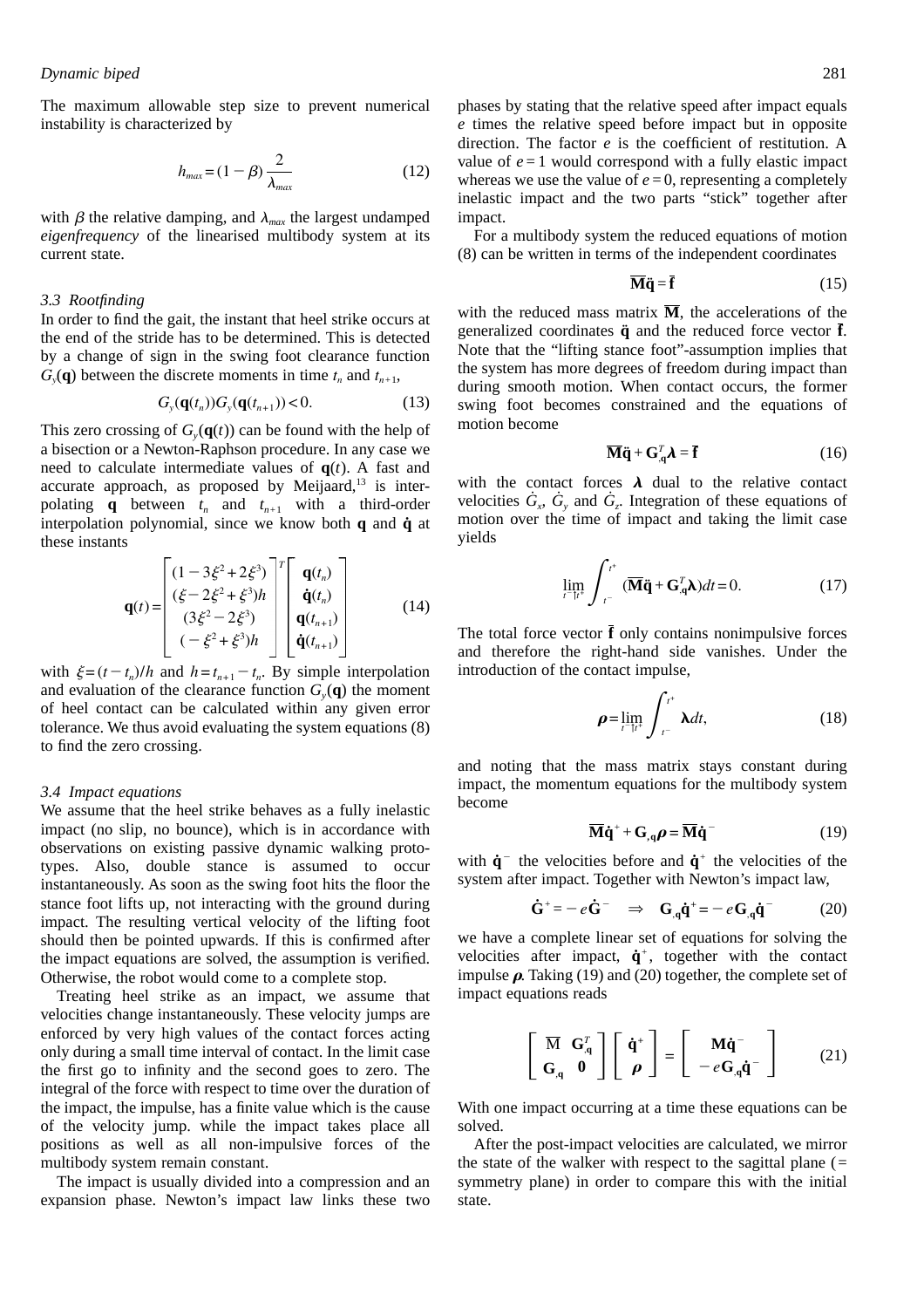## *3.5 Periodic solutions*

With the above procedure (numerically integrating equations of motion, impact-detection and calculation and left-rightly mirroring) the initial conditions  $\mathbf{v} = (\dot{\mathbf{q}}, \mathbf{q})$  can be mapped from one stride onto the next. McGeer<sup>14</sup> introduced the 'stride function'

$$
\mathbf{v}_{n+1} = \mathbf{S}(\mathbf{v}_n) \tag{22}
$$

A walking cycle is specified by the requirement that the vector of initial conditions **v***<sup>n</sup>* results in identical initial conditions for the subsequent stride:

$$
\mathbf{v}_{n+1} = \mathbf{v}_n \tag{23}
$$

A vector with initial conditions satisfying this requirement is a cyclic solution  $\mathbf{v}_c$ , which maps onto itself:

$$
\mathbf{S}(\mathbf{v}_c) = \mathbf{v}_c \tag{24}
$$

A cyclic solution can be found by a linearization of the stride function

$$
\begin{array}{rcl}\n\mathbf{S}(\mathbf{v} + \Delta \mathbf{v}) & \approx & \mathbf{S}(\mathbf{v}) + \mathbf{J} \Delta \mathbf{v} \\
\text{with } \mathbf{J} = & \frac{\partial \mathbf{S}}{\partial \mathbf{v}}\n\end{array} \tag{25}
$$

and applying a Newton-Raphson iteration procedure, starting with a set of initial conditions **v** close to the cyclic solution **v***<sup>c</sup>*

repeat

$$
\Delta \mathbf{v} = [\mathbf{I} - \mathbf{J}]^{-1} (\mathbf{S}(\mathbf{v}) - \mathbf{v})
$$
  
\n
$$
\mathbf{v} = \mathbf{v} + \Delta \mathbf{v}
$$
 (26)

until  $|\Delta v| < \varepsilon$ 

where **I** is the identity matrix. The Jacobian **J** is calculated by a perturbation method, which involves simulation of a full walking stride for every initial condition. The result of this depends on the model parameters and the initial estimate for the solution. If the parameters are such that no cyclic gait exists or if the initial estimate is poor, then the solution will diverge. If the solution converges we find one of possibly multiple cyclic solutions. McGeer<sup>14</sup> and Garcia<sup>15</sup> showed that with their 2D walkers there usually exist two cyclic solutions, one with a longer stride than the other. The long-period solution tends to be more stable than the shortperiod solution. We always found only the long-period solution, most likely meaning that this more stable solution is much easier obtained by the Newton-Raphson iteration than the short-period solution.

#### *3.6 Stability*

If the walker starts a stride exactly with  $\mathbf{v}_c$ , it will walk forever. However, if small errors  $\epsilon_n$  appear, the periodic solution needs to be stable for the robot to maintain gait. The stability is described with the Jacobian **J** from the previous subsection, which is the linearised multiplication factor for errors from one stride to the next:

$$
\mathbf{v}_c + \boldsymbol{\epsilon}_{n+1} = \mathbf{S}(\mathbf{v}_c + \boldsymbol{\epsilon}_n) = \mathbf{S}(\mathbf{v}_c) + \mathbf{J}\boldsymbol{\epsilon}_n + \mathcal{O}(\boldsymbol{\epsilon}_n^2)
$$
(27)

Errors will asymptotically die out if all *eigenvalues* of the stride function Jacobian **J** have an absolute value smaller than 1, and in that case the periodic solution is stable.



Fig. 10. The compensator body acts as an unactuated pendulum in the frontal plane, preventing the walker from tipping over sideways.

Finding a stable solution by varying the parameter values 'by hand' is usually pretty easy for the 2D walkers. This process can also be optimized with a searching algorithm, but this tends to be problematic, both regarding the computation time needed and slow convergention if any.

## **4. RESULTS**

Our main question is: will a 3D passive dynamic walker with a dynamic compensator for the yaw and roll motions be inherently stable? We will first show the stability results for a 2D version of our model. Then, we will show that the 3D version is not stable, unless compensated with the pelvic body. The design parameters have not been numerically optimized; this falls outside the scope of our research. We manually tuned the parameters until we found a stable configuration (see Table I).



Fig. 11. Stability of the 2D version of our complete model: a 2D, kneed walker with actuated ankles.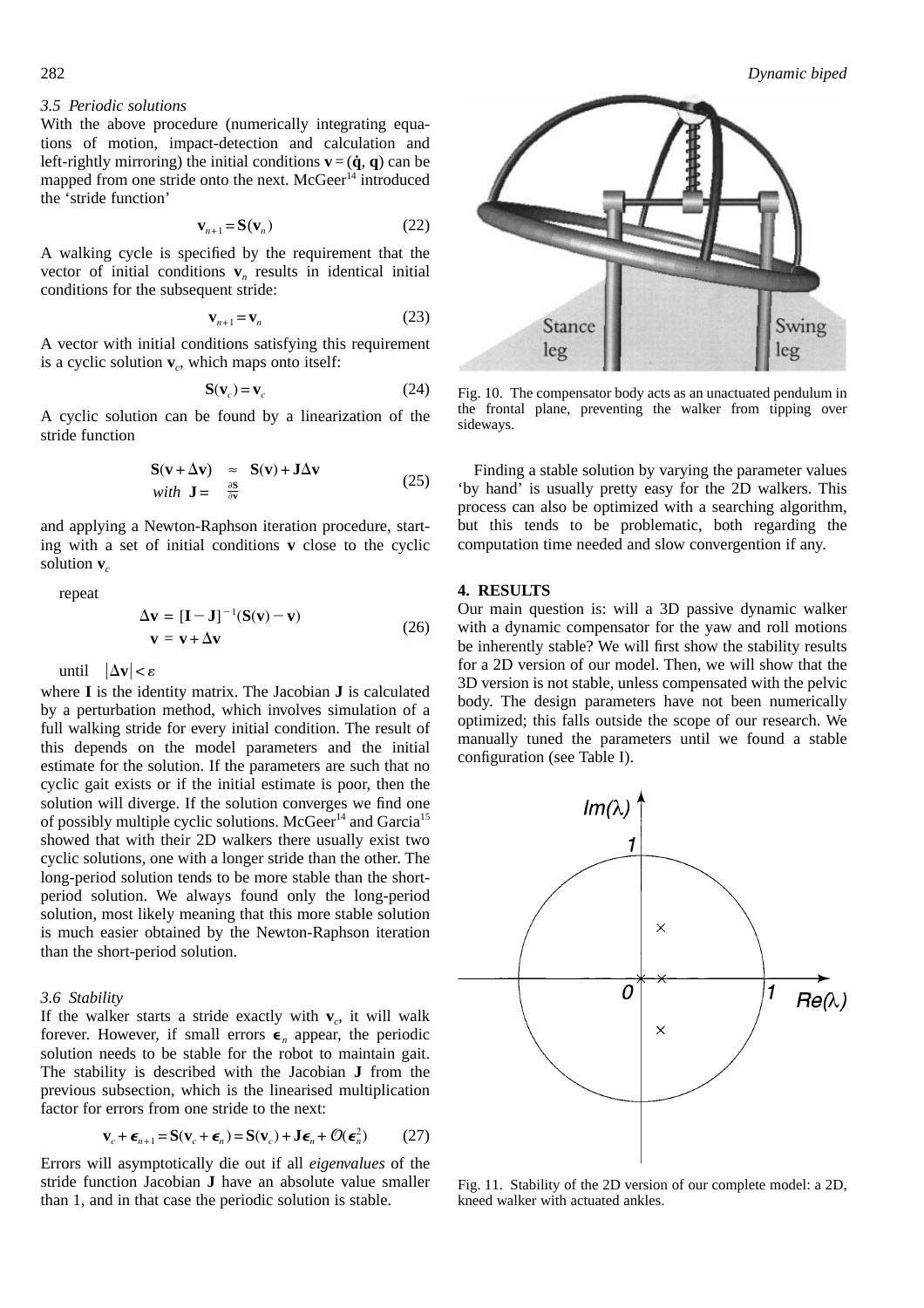

Fig. 12. Projection of the path of the center of mass on the floor. Without compensation (gray), the zigzag walking motion fails after eight steps. With a pelvic compensator (black) the robot walks straight and stably.

One of the main reasons for working with the concept of Passive Dynamic Walking is to achieve an energy-efficient machine. Our highly underactuated walking machine (two partially actuated ankle joints for a system with nine degrees of freedom) with a total mass of about 3 kg used 0.15 Joule/ kg m at a nominal speed of 0.5 m/s. This approximately equals the energy input into the passive dynamic walkers of McGeer and Garcia that walk down a slope of about 1 degree.

#### *4.1 Stability of 2D version*

McGeer found that both his simple straight-legged 2D walker and his robot with knees had a fairly large range of parameter values resulting in stability.14 These results have been experimentally proven by several working prototypes.

We performed simulations of a 2D version of our compensated 3D model, involving knees and ankles, but no yaw and roll motions. Figure 11 shows the *eigenvalues* of the Jacobian of the stride function **J** (27) represented in the complex plane. The walker is stable when all *eigenvalues* are situated within the unit circle.

The *eigenvalues* lie well within the unit circle. This shows that the 2D version of our walker has an applicable level of



Fig. 13. Stability of the semi-3D model with a yaw compensator. The \* indicates the extra *eigenvalues* from the extension of the 2D version to the 3D model with a pelvic compensator body.

inherent stability, comparable to that of McGeer's and Garcia's working prototypes.

## *4.2 3D model*

The extension from 2D to 3D involves the extra abilities for the robot to yaw and to roll. Figure 12 shows the path of the center of the hip-axle projected on the floor, once with and once without the presence of a pelvic compensator body. With the pelvic compensator, the robot walks nearly in a straight line, demonstrating successful compensation of the yaw-motion. The non-compensated model not only walks in a zigzag, but is also unstable. The yaw motion increases slightly each stride, influencing the forward motion of the legs until the robot fails by falling backward or making heel contact too early.

This shows that the pelvic compensator successfully eliminates the undesired 3D motions, so that the legs practically move as if in a 2D environment. This also has a positive effect on the stability of the 3D walker. Figure 13 shows the *eigenvalues* of the manually tuned 3D model with pelvic body, which are all inside the unit circle. The *eigenvectors* belonging to the six *eigenvalues* closest to the unit circle mostly show the yaw and roll motions of the legs and the pelvic body. This can also be deduced from comparison of this figure with the stability plot of the 2D version (Figure 11). Note that the extension of the 2D walker with 3D motions not only introduces new *eigenvalues*, but also slightly changes the numerical values of the previously existing *eigenvalues.*

#### **5. CONCLUSION**

A 3D passive dynamic walker can be successfully compensated with the aid of a pelvic compensator body mounted on the hip-axle. The extra 3D motions, yaw and roll, are shifted from the legs to the pelvic body, so that the robot walks in a straight line, without falling over sideways. This nearly 2D leg motion results in a stable cyclic walking motion.

Our research shows that a 3D passive dynamic walker can be stable. However, the *eigenvalues* as presented here are still quite close to the unit circle, the boundary to instability. Our future research will aim at finding a more robust 3D model, followed by the construction of a prototype.

The choice of foot contact model is a very important factor for the outcome of the simulations, and should receive a detailed study.

The interaction of the different 3D motions exponentially increases the complexity of the model behaviour. Understanding the characteristics of 3D passive dynamic walkers